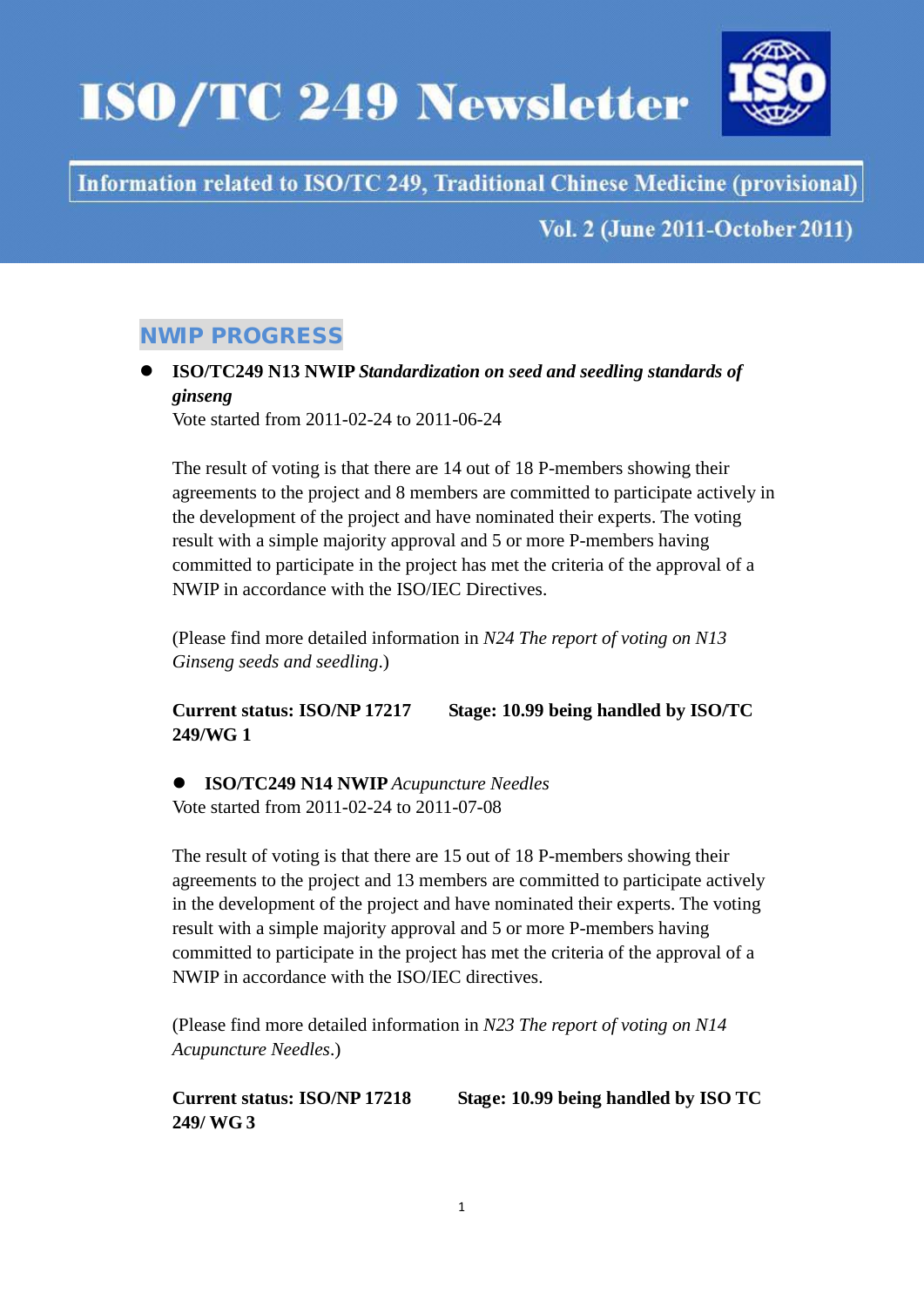## ACTIVITIES WITHIN ISO/TC 249 AND ISO

### **Nomination of Chair's Advisory Group (CAG)**

After deliberation following the receipt of CAG nominations, the chair, Dr. Graham appointed seven experts as the ISO/TC249 CAG members:

Prof. Marilyn Allen (USA) Dr. Ramon Calduch (Spain) Prof. Chen Kaixian (China) Prof. Seung Hoon Choi (Korea) Dr. Michael Hammes (Germany) Prof. Yoshiharu Motoo (Japan) Prof. Chris Zaslawski (Australia)

Five members were agreed at the last plenary meeting and the two additional members were appointed in order of receipt of their nominations. One later nomination from the Netherlands is held in reserve for when there is a vacancy.

#### **The first Chair's Advisory Group (CAG) meeting**

On Aug. 9th, the first CAG teleconference has been convened with the participants of the chair, the secretary, and 7 CAG members. Items discussed were:

- Progress of the Working Groups.
- Draft Committee procedures
- Official languages
- TC 249 Newsletter
- Draft Business Plan
- Next plenary meeting
- Next meeting of the CAG

#### **Activities of the Working Groups**

The five working groups have been established and are: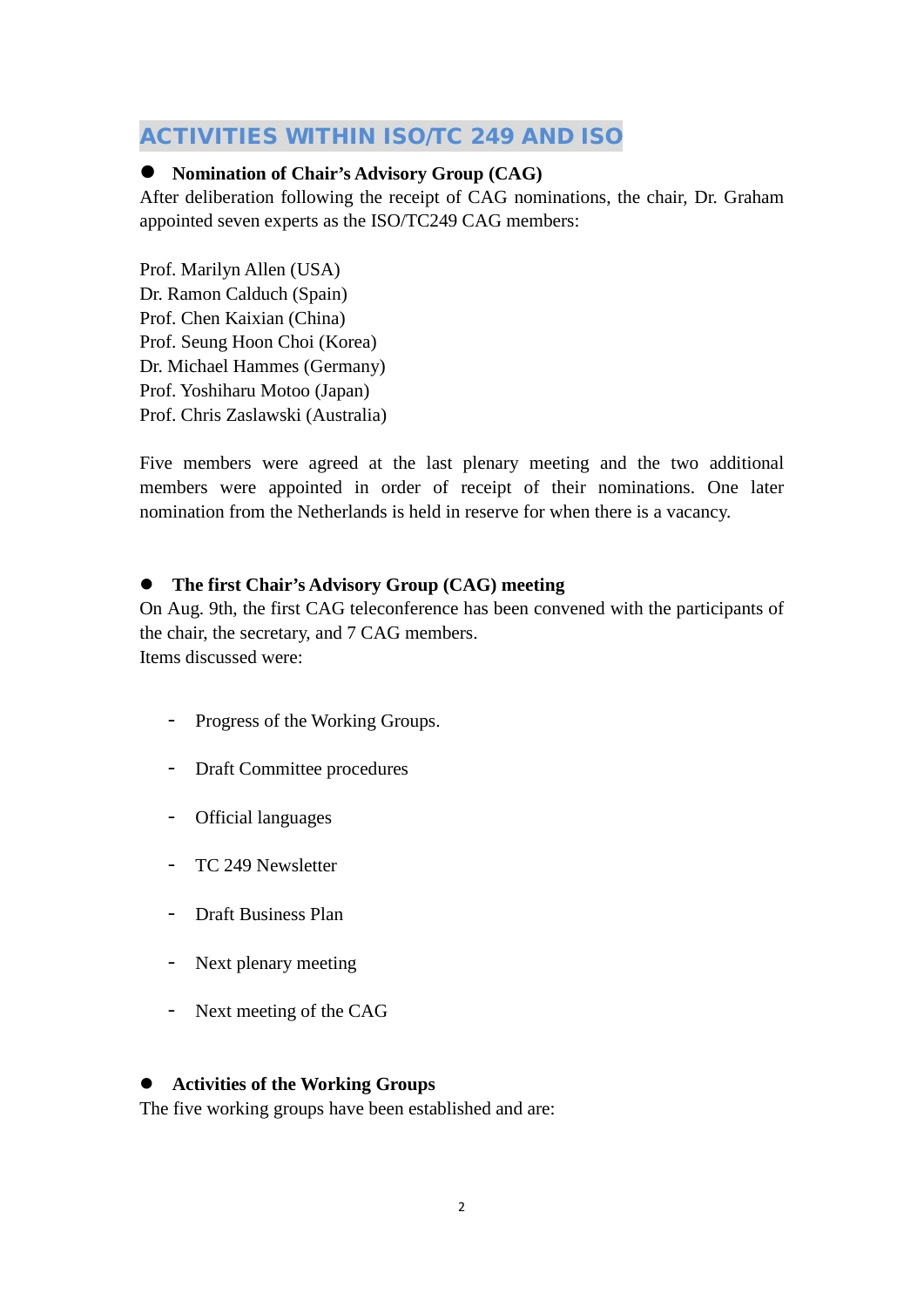- ISO TC 249/WG 1 Quality and safety of raw materials used in TCM, chaired by LIU Liang
- ISO TC 249/WG2 Quality and safety of manufactured TCM products, chaired by Hans RAUSCH
- ISO TC 249/WG 3 Quality and safety of acupuncture needles, chaired by HUANG Longxiang
- ISO TC 249/WG 4 Quality and safety of TCM medical devices other than acupuncture needles, chaired by KIM Yong-suk and CHOI Sun-mi
- ISO TC 249/WG 5 Informatics of TCM, chaired by WANG Kui and KANG Sungkeel (CHOI Seunghon is replaced by KANG Sungkeel)
- In addition, a Joint Working Group is being established ISO TC 215 for handling items of common interest in informatics.



**The first meeting of ISO/TC 249/WG3**

The first meeting of WG3 was held on Oct. 20-21 in Beijing, China. There were 22 delegates from 5 countries (Australia, China, Japan, Korea, South Africa), WFAS and Ms. Ivy LEE from TC 249 secretariat participated in this meeting.

The meeting was chaired by Prof. HUANG Longxiang, the convener of WG3. The main discussed issues were:

Generic terms-of-reference for WG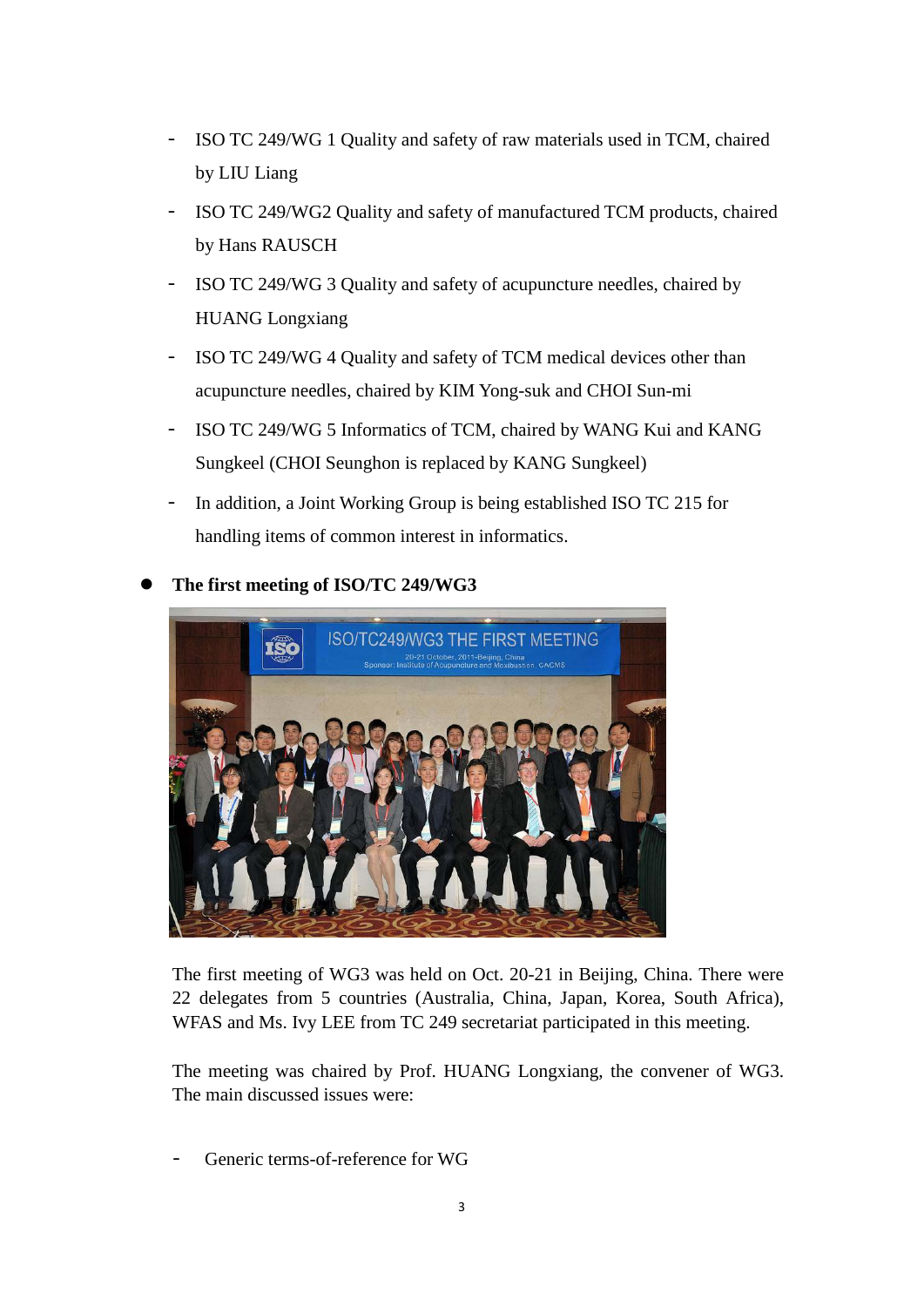- Scope of WG3
- Work plan of WG3
- Project NP 17218 *Acupuncture Needles*
- Future activities of WG3

The scope and work plan are resolved as:

- 1. Scope: all kinds of invasive and potentially invasive single use needles that are commonly used in the acupuncture field.
- 2. Work plan: The top three priorities for WG3 are:
	- Single use filiform needle
	- Single use intradermal needle
	- Single use dermal needle

The following items are low priority:

- Single use thread embedding therapy needle
- Single use three-edged needle
- Single use needle-shaped knife
- Single use fire needle
- Single use floating needle

(Please find more detailed information in *N3 Resolutions of the first meeting of working group 3* displayed in WG3 working area.)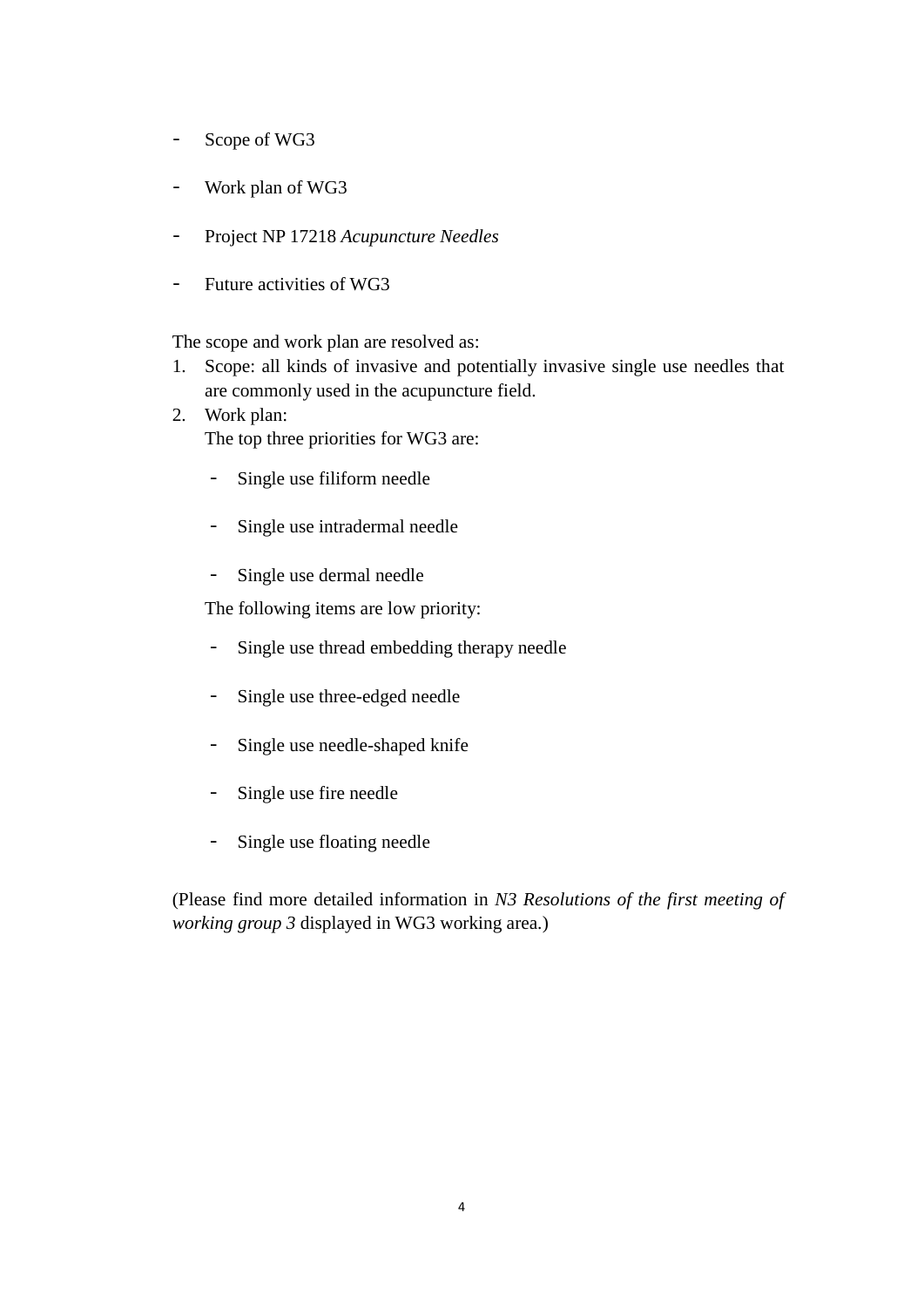## **The first meeting of ISO/TC 249/WG4**



The first meeting of WG4 was held on Sep. 19-20 in Daejeon, Republic of Korea. There were 20 delegates from 5 countries (Australia, Canada, China, Japan, and Korea) and Dr. SANG Zhen and Ms. Shirley XU from TC 249 secretariat participated in this meeting.

The meeting was chaired by Prof. KIM Yong-Suk and Prof. CHOI Sun Mi, the conveners of WG4. The main discussed issues were:

- Generic terms-of-reference for WG
- Scope of WG4
- Work plan of WG4
- WG4 meeting schedule

The scope and work plan are resolved as:

- 1. Scope: WG4 resolves that the scope of the working group include both therapeutic and diagnostic devices.
- 2. Work plan( priorities):
	- Moxibustion
	- Electro acupuncture stimulator
	- Herbal decoction apparatus (tentative)
	- **Cupping**
	- Other therapeutic equipment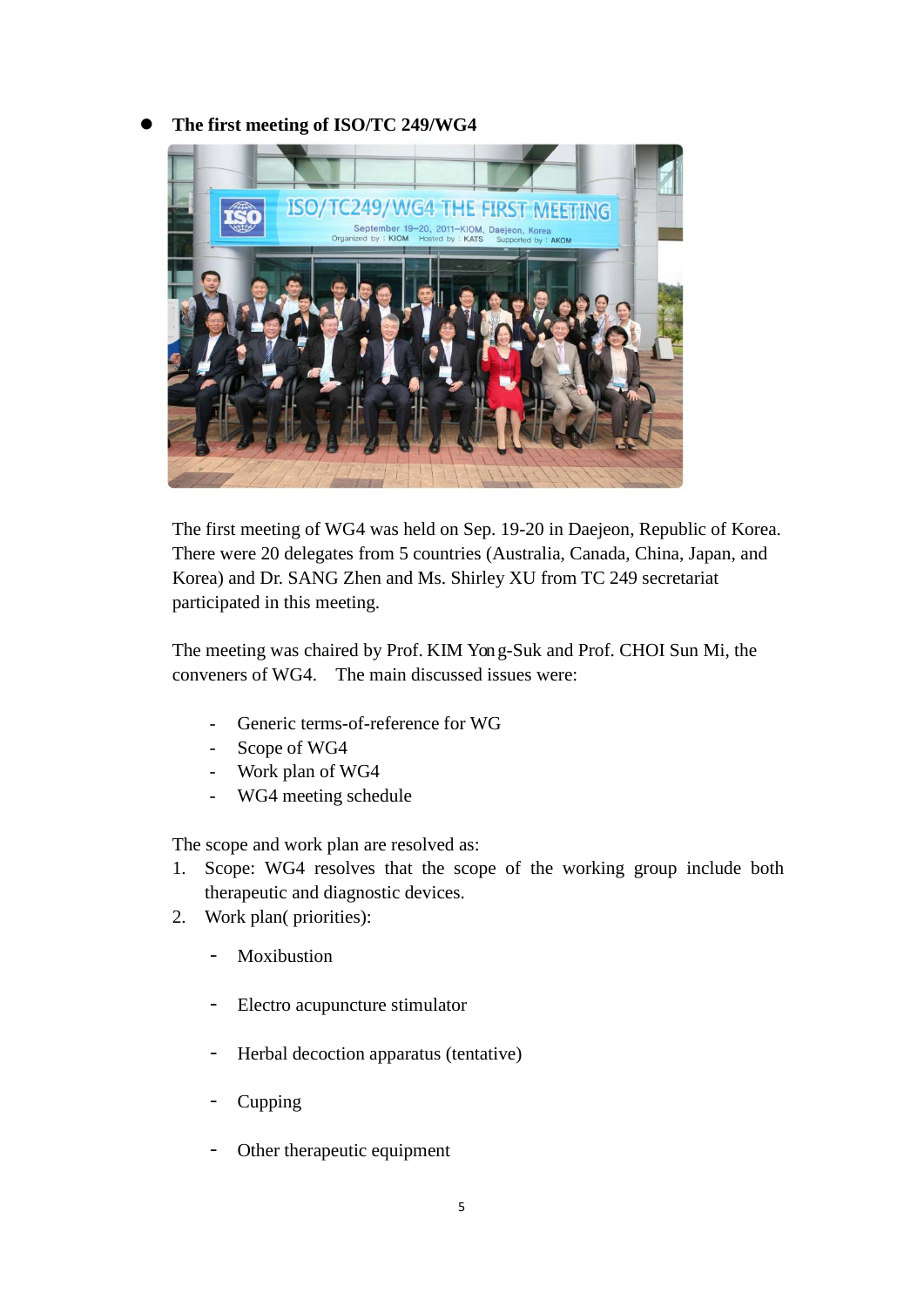Other Diagnostic equipment

WG4 thinks the herbal decoction apparatus is ambiguous as a medical device and it seems to be more closely related with WG2 Quality and safety of manufactured TCM products, so it resolves that the decision to include herbal decoction apparatus within the scope be delayed until confirmation from the TC secretariat following consultation with WG2. The secretariat has emailed to the convener of WG2 for coordination this issue and we are waiting for their response.

Nowadays WG4 is seeking for expressions of interest from all WG4 members to lead the priority projects on moxibustion and electro acupuncture stimulator.

(Please find more detailed information in *N2 Resolutions of the first meeting of working group 4* displayed in WG4 working area.)



## **The Fifth ISO Chairs' Conference 2011, 16-17 June 2011 Geneva**

Dr. David GRAHAM, Prof. SHEN Yuandong and Dr. SANG Zhen attended the fifth ISO Chairs' conference held in Geneva on 16-17 June. The conference is hosted by the ISO executive and attended by chairs and secretaries of ISO TCs. This interactive conference addressed how to make ISO simpler, faster and better and was an excellent opportunity to exchange information with other TCs and to get up to date with ISO developments and directions.

# THE LATEST PROGRESS

## **Business Plan (BP)**

After several rounds of requesting input, the draft Business Plan has incorporated with NMBs' information and comments and finally sent to TMB for internal review in this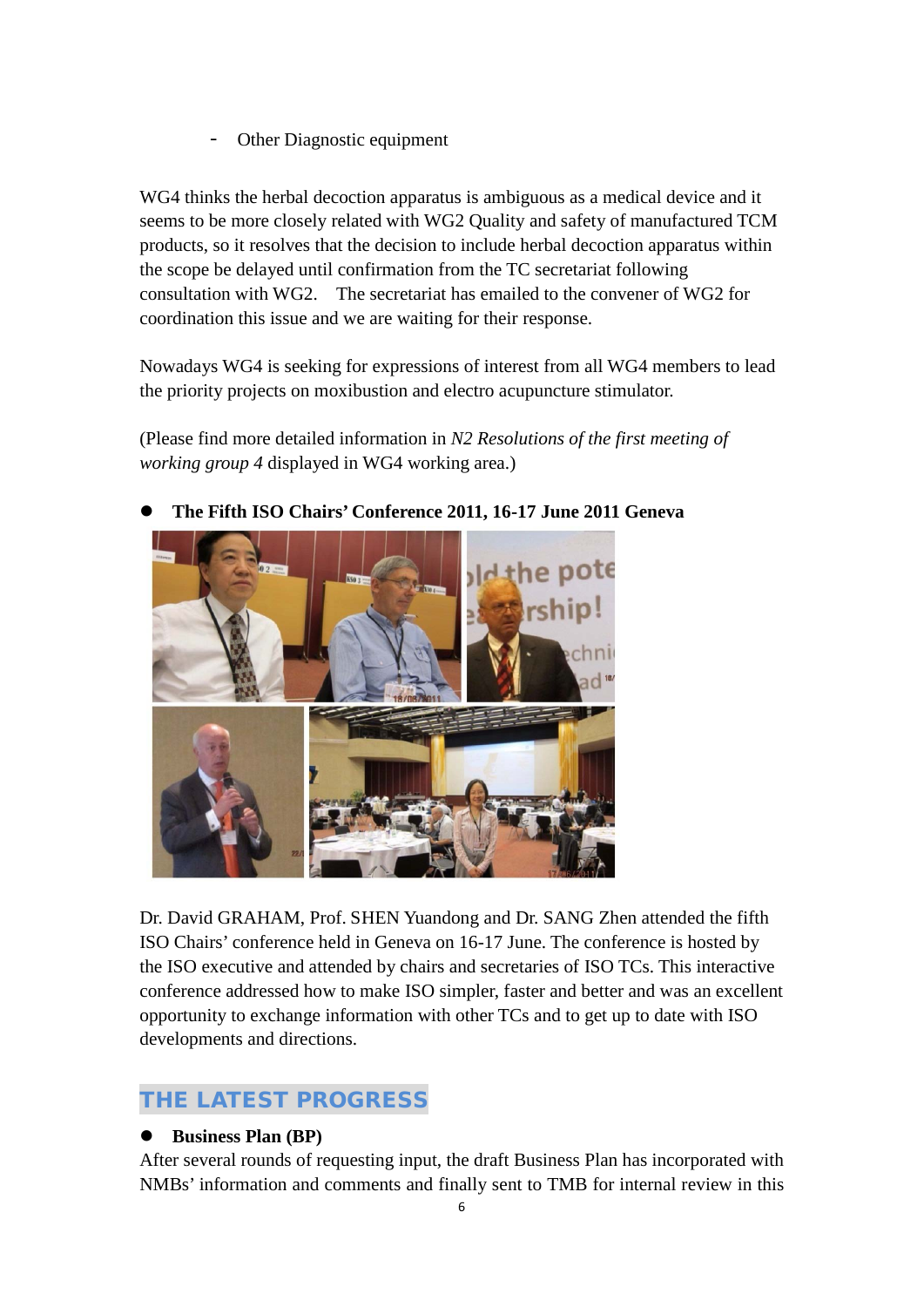August. After one month review, TMB suggested the secretariat to further revise the draft with respect to TMB members' comments: DIN (Germany), JISC (Japan) and KATS (Korea) commented that this version has not been formally agreed by the committee due to the insufficient discussion in the  $2<sup>nd</sup>$  plenary meeting.

In this case, the secretariat will continue the modification on BP and set it as one of agenda items in the 3rd plenary meeting.

#### **Joint Working Group (JWG) on Informatics with ISO 215**

The JWG agreement has been drafted and submitted to the secretariats of TC 215 and TC 249, TPMs and TMB for consultation. It was discussed within TC 215/ WG3 TM-TF in TC 215 Chicago Joint working group meeting this Oct. 17-21. The experts of TM-TF agreed on basic principles of JWG draft agreement. The draft agreement is under modification in accordance with the comments from TMB.

# RECENT MEETING SCHEDULE

| The 2nd CAG teleconference      | Dec. 13, 2011            |
|---------------------------------|--------------------------|
| The <b>first meeting of WG1</b> | Dec. 1213, 2011 Beijing  |
| The first meeting of WG5        | Dec. 2011                |
| The third plenary meeting       | May 21-23, 2012, Daejeon |

# Third Plenary meeting of ISO TC 249

The cutoff dates for submitting papers for preparation of the 3rd plenary meeting in Daejeon on May 21-23, 2012 are:

- 21 January for major documents including NWIPs to be discussed during the meeting
- 9 April for other papers
- 14 May for the final agenda and minor papers